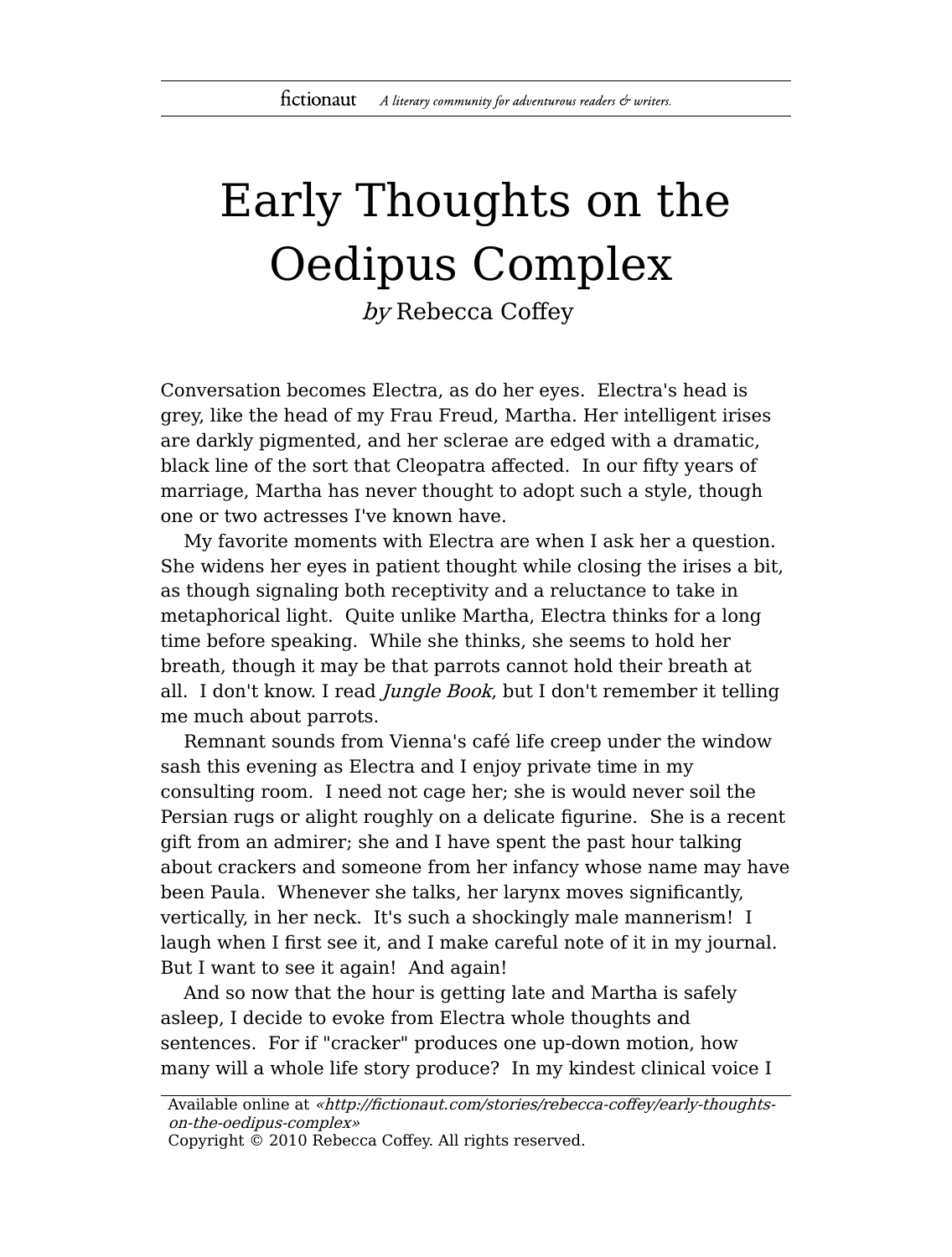say, "Please, Electra, tell me the first thing that comes to your mind, as soon as it comes to your mind."

On cue, her sclerae get big and her irises small. Again, I think her breathing stops.

But her larynx does not bob. Indeed, her breathing re-starts. For there occurs a prolonged conversational pause while Electra shuttles about on her perch, carefully wrapping her talons about the wood. I am not disappointed that she doesn't answer me straight off. Few do. And the undue attention that she is clearly giving to maintaining her upright posture helps me fancy that she knows that, despite her occasional mannishness, I intuit an inner loveliness that awaits my gentle touch.

I remove a cigar from the humidor. Normally when I take a cigar, my analysand cannot see me eagerly sniff its length and place my lips tenderly around its butt, for the analysand is reclining on a divan, and I am sitting behind the spot upon which his or her gaze would rest. The analysand only smells the cigar and hears my sighs of deep pleasure.

But because Electra stands, she can watch me, and I think I see her react to the sight of my loving approach of the cigar.

"A penny for your thoughts," I say. I hold the cigar to a flame until it flowers into aromatic cinders.

Electra stares at me silently for another long while, and so it is with a bit of impatience that I blow a smoke ring at her. She nimbly escapes from both it and me into her cage, where she drinks water—I suppose to clear her throat and sinuses from the shock of what I have made her take in. Even so, I say again, "Please tell me the first thing that comes to your mind, as soon as it comes to your mind." This time when I say it, I am prepared to wait her out more contentedly, for I do have my cigar.

It takes perhaps a quarter of an hour but, indeed, Electra eventually emerges from her cage. To my delight, she dances back and forth on her perch, as though expecting—or even inviting—me to do something. That is why I blow another smoke ring in her direction. And this time, she pokes her head through it! What's